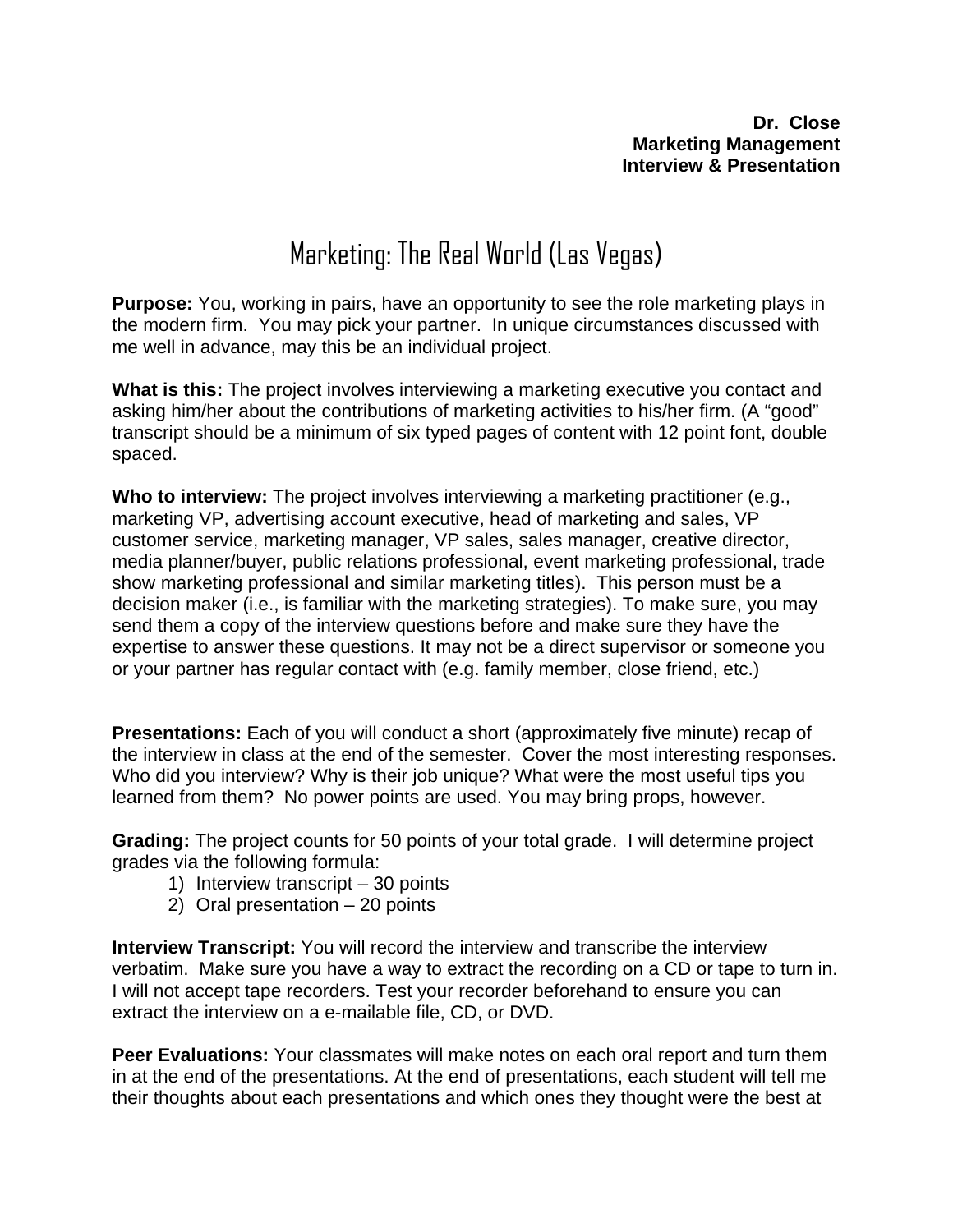the conclusion of presentations. These may influence the oral presentation part of my grading. I respect and value your opinions.

**Steps: Begin working on this well before midterms!** Find a partner and an executive to interview. Modify the interview guide (below) custom to the executive you interview. Make an appointment (weeks in advance), be on time, dress appropriately, show deference, ask one question at a time. After the session, snail mail a handwritten thank you note. This is classier than an email thanks. Emails seem less thoughtful to many.

*Don't use the items below as a questionnaire. Use them as a guide.* Learn as much as possible about the company/person in advance. Modify the questions for your executive before the interview.

The following interview guidelines encourage attention to detail and provide an outline for the discussion. If some questions are irrelevant to your executive's field, then cut them and add original, custom questions. Answer these questions: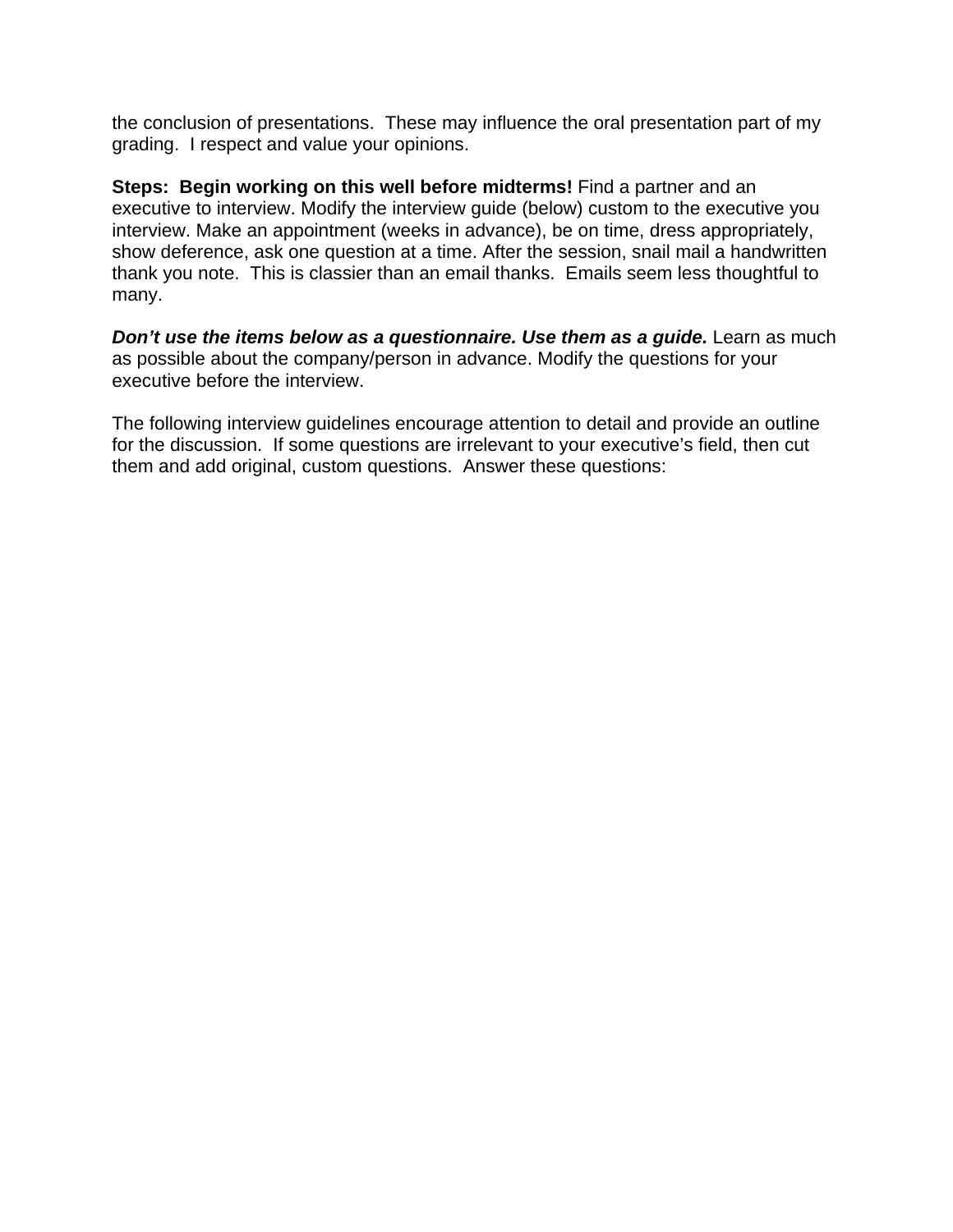# **A. General Information**

- 1. Name of Business
- 2. Person interviewed
- 3. Address
- 4. Telephone
- 5. *Ask for a business card* (staple this to the final transcript along with a copy of the thank you note).

# **B. Introductory Questions**

- 1. How did you get into this business or current position?
- 2. Would you tell me a little about your background?
- 3. What are the most exciting/interesting parts of your job?

# **C. Products/Services Questions**

- 1. What are your best-selling products?
- 2. Have you discontinued any products recently? (If yes, Why?)
- 3. Are there any products you are considering adding to your business? (If yes, how did you learn about these products?)
- 4. How do you forecast sales?
- 5. Have you changed the hours your are open (of the hours you work) in the last year? (If yes, why?)

# **D. Place (Channels of Distribution Questions)**

- 1. How did you decide on your current location?
- 2. If you had the opportunity to move, would you? Where? Why?
- 3. How do you find new sources of suppliers?
- 4. Have you ever considered international exporting/importing? What influenced your decision to do so or not?

# **E. Price**

- 1. How did you decide what price to charge for your major goods/services?
- 2. Do competitors' actions influence your pricing decisions?
- 3. Are there standard markups in your industry?
- 4. How would you decide what to charge for a new product?

# **F. Promotion**

- 1. Who is your target market? (CAUTION: You may have to define target market)
- 2. Which is more difficult, finding new customers or keep existing customers?
- 3. What types of advertising do you use?
- 4. What types of advertising work best? How did you determine this?
- 5. What promotional efforts have worked best?
- 6. What training or instruction do you give your staff regarding personal selling?
- 7. Do you contract for/conduct market research? (If yes, has it been useful?)
- 8. Do you attend industry meetings/conventions? (If yes, has it been useful?)
- 9. Do you review association/industry research studies? (If yes, has it been useful?)